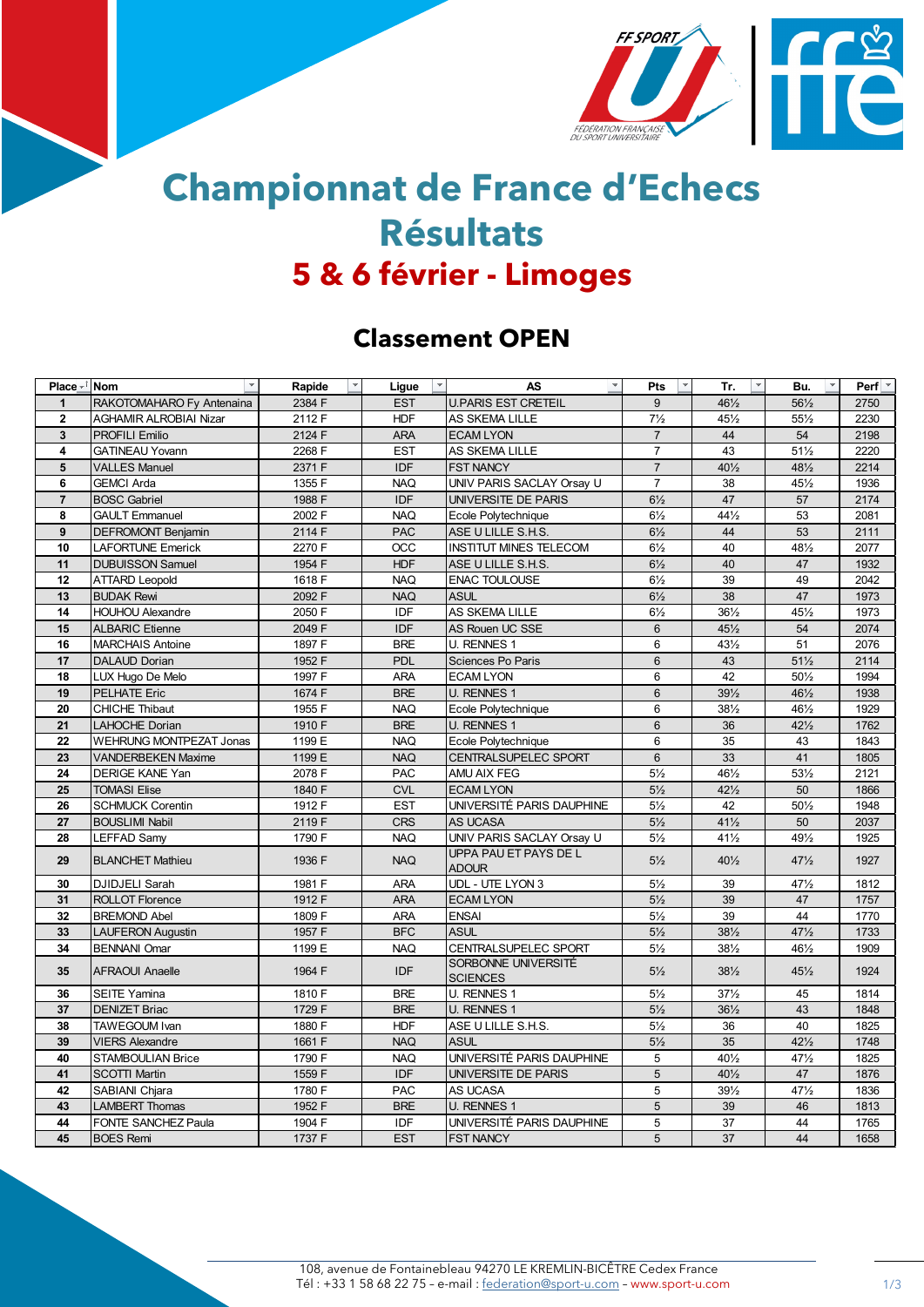

| 46         | <b>KUZNETSOV Kyrylo</b>   | 1199 E | <b>NAQ</b> | Sciences Po Paris                      | 5               | 36              | $42\frac{1}{2}$ | 1678 |
|------------|---------------------------|--------|------------|----------------------------------------|-----------------|-----------------|-----------------|------|
| 47         | <b>BUNOUST Lucas</b>      | 1858 F | <b>CRS</b> | AS UCASA                               | 5               | 36              | $41\frac{1}{2}$ | 1707 |
| 48         | <b>LEVESQUE Guillaume</b> | 1725 F | <b>BRE</b> | UNIVERSITÉ PARIS DAUPHINE              | 5               | $35\frac{1}{2}$ | 42              | 1624 |
| 49         | <b>BRUNEAU Maylis</b>     | 1690 F | <b>NAQ</b> | <b>AS ENSAIT</b>                       | 5               | $35\frac{1}{2}$ | 39              | 1642 |
| 50         | <b>CLERC Mathilde</b>     | 1440 F | <b>ARA</b> | Grenoble Ecole Management              | 5               | 35              | 41              | 1719 |
| 51         | <b>DESPOUYS Colin</b>     | 1601 F | <b>BRE</b> | <b>ENSAI</b>                           | $5\phantom{.0}$ | $34\frac{1}{2}$ | 401/2           | 1662 |
| 52         | DE REMUR Jules            | 1500 F | IDF        | <b>ESSEC BUSINESS SCHOOL</b>           | 5               | $33\frac{1}{2}$ | 37              | 1625 |
| 53         | <b>CAVAREC Guilhem</b>    | 1320 F | <b>EST</b> | Univ Lorraine - ENSEM Nancy            | $5\phantom{.0}$ | $32\frac{1}{2}$ | 36              | 1553 |
| 54         | <b>SUDJA Corentin</b>     | 1293 F | <b>BRE</b> | U. RENNES 1                            | 5               | $31\frac{1}{2}$ | $37\frac{1}{2}$ | 1584 |
| 55         | <b>COUSSY Tyffanie</b>    | 1575 F | <b>NAQ</b> | <b>ASUL</b>                            | 5               | 31              | 37              | 1530 |
| 56         | FONTE SANCHEZ Claudia     | 2003 F | IDF        | UNIVERSITÉ PARIS DAUPHINE              | $4\frac{1}{2}$  | 401/2           | 49              | 1822 |
| 57         | RANDRIANARIMANANA Alicia  | 1683 F | <b>IDF</b> | <b>LIFSU SITE PARIS</b>                | $4\frac{1}{2}$  | $39\frac{1}{2}$ | 46              | 1785 |
| 58         | <b>MOURET Paul</b>        | 1786 F | <b>BRE</b> | <b>ENSAI</b>                           | $4\frac{1}{2}$  | 39              | 46              | 1664 |
| 59         | <b>SAMSON Valentin</b>    | 1813 F | <b>NAQ</b> | Ecole Polytechnique                    | $4\frac{1}{2}$  | 39              | $43\frac{1}{2}$ | 1728 |
| 60         | <b>BRUNEL Axel</b>        | 1779 F | <b>CRS</b> | AS UCASA                               | $4\frac{1}{2}$  | 381/2           | 46              | 1709 |
| 61         | <b>DERVINS Xavier</b>     | 1455 F | <b>NAQ</b> | <b>ASEDHEC</b>                         | $4\frac{1}{2}$  | $36\frac{1}{2}$ | 44              | 1722 |
| 62         | <b>GENAND Theo</b>        | 1773 F | <b>PDL</b> | UNIVERSITE NANTES                      | $4\frac{1}{2}$  | 361/2           | $43\frac{1}{2}$ | 1674 |
| 63         | <b>CELLIER Cornelius</b>  | 1543 F | <b>NAQ</b> | <b>ASEDHEC</b>                         | $4\frac{1}{2}$  | $36\frac{1}{2}$ | $41\frac{1}{2}$ | 1523 |
| 64         | <b>CORRADI Manoa</b>      | 1676 F | <b>NAQ</b> | <b>ASUL</b>                            | $4\frac{1}{2}$  | 36              | 411/2           | 1632 |
| 65         | <b>COGNEAUX Nathaniel</b> | 1406 F | <b>IDF</b> | UNIVERSITÉ PARIS DAUPHINE              | $4\frac{1}{2}$  | 34              | 401/2           | 1651 |
| 66         | KIMI Jonah                | 1358 F | <b>NAQ</b> | <b>ASU BORDEAUX ST</b>                 | $4\frac{1}{2}$  | $33\frac{1}{2}$ | 391/2           | 1565 |
| 67         | <b>MORISON Julien</b>     | 1903 F | <b>CRS</b> | AS UCASA                               | $4\frac{1}{2}$  | 33              | 39              | 1619 |
| 68         | <b>DESIT Pierre-Louis</b> | 1515 F | <b>NAQ</b> | <b>ASEDHEC</b>                         | $4\frac{1}{2}$  | $32\frac{1}{2}$ | 37              | 1543 |
| 69         | <b>AFRAOUI Solenn</b>     | 1823 F | IDF        | ASU BX Collège Science Santé           | $\overline{4}$  | $37\frac{1}{2}$ | 43              | 1561 |
| 70         | CHEMLA Oscar              | 1650 F | IDF        | UNIVERSITÉ PARIS DAUPHINE              | $\overline{4}$  | $36\frac{1}{2}$ | 431/2           | 1676 |
| 71         | RIGAUD Titouan            | 1664 F | <b>NOR</b> | <b>ENSAI</b>                           | $\overline{4}$  | $36\frac{1}{2}$ | 42              | 1612 |
| ${\bf 72}$ | <b>HEIDSIECK Balthus</b>  | 1144 F | <b>NAQ</b> | UNIVERSITÉ PARIS DAUPHINE              | $\overline{4}$  | $35\frac{1}{2}$ | 401/2           | 1389 |
| 73         | <b>AUBERT Elea</b>        | 1549 F | <b>BFC</b> | Université de Savoie (ASUSa)           | $\overline{4}$  | 35              | 39              | 1444 |
| 74         | <b>LE CORRONC Yohan</b>   | 1841 F | PDL        | <b>ASUL</b>                            | $\overline{4}$  | $34\frac{1}{2}$ | $39\frac{1}{2}$ | 1518 |
| 75         | <b>DUSSOUR Francois</b>   | 1470 F | <b>NAQ</b> | <b>ASUL</b>                            | $\overline{4}$  | $34\frac{1}{2}$ | 39              | 1532 |
| 76         | <b>GERTNER Nicolas</b>    | 1268 F | <b>PAC</b> | UNIVERSITE DE TOULON STAPS             | $\overline{4}$  | 34              | 40              | 1480 |
| 77         | <b>BARCZYK Corentin</b>   | 1199 E | <b>ARA</b> | Grenoble Ecole Management              | $\overline{4}$  | $33\frac{1}{2}$ | 391/2           | 1527 |
| 78         | <b>CARLIER Nathan</b>     | 1460 F | IDF        | <b>ECE PARIS</b>                       | $\overline{4}$  | $33\frac{1}{2}$ | 39              | 1591 |
| 79         | <b>CADIEU Corentin</b>    | 1542 F | <b>NAQ</b> | Sciences Po Paris                      | $\overline{4}$  | 32              | $36\frac{1}{2}$ | 1481 |
| 80         | AL JABIR AI Fares         | 1694 F | <b>HDF</b> | ASE U LILLE S.H.S.                     | $\overline{4}$  | $31\frac{1}{2}$ | $37\frac{1}{2}$ | 1471 |
| 81         | PETIT Theo                | 1291 F | <b>CVL</b> | <b>ASUL</b>                            | $\overline{4}$  | $31\frac{1}{2}$ | 36              | 1370 |
| 82         | <b>SCISTRI Luca</b>       | 1519 F | <b>NAQ</b> | <b>IMT Atlantique Brest</b>            | $\overline{4}$  | $30\frac{1}{2}$ | $35\frac{1}{2}$ | 1456 |
| 83         | <b>VALLAR Romain</b>      | 1311 F | <b>BFC</b> | UNIVERSITE DE TOULON<br><b>SEATECH</b> | $\overline{4}$  | $29\frac{1}{2}$ | $34\frac{1}{2}$ | 1374 |
| 84         | <b>SILVA Gabriel</b>      | 1199 E | <b>NAQ</b> | UNIVERSITÉ PARIS DAUPHINE              | $\overline{4}$  | $29\frac{1}{2}$ | 34              | 1328 |
| 85         | <b>BARCZYK Antoine</b>    | 1199 E | <b>ARA</b> | <b>AUDENCIA NANTES</b>                 | $\overline{4}$  | 29              | 35              | 1499 |
| 86         | D'ARJUZON Gaspard         | 1406 F | IDF        | Grenoble Ecole Management              | $\overline{4}$  | 29              | $34\frac{1}{2}$ | 1387 |
| 87         | ETAVARD Alexandre         | 1199 E | <b>NAQ</b> | <b>ASUL</b>                            | $\overline{4}$  | $27\frac{1}{2}$ | $30\frac{1}{2}$ | 1341 |
| 88         | <b>JACOVELLA Maxime</b>   | 1199 E | <b>NAQ</b> | Ecole Polytechnique                    | $\overline{4}$  | 27              | 32              | 1405 |
| 89         | KHIEU Tevchhorpoan        | 1199 E | <b>NAQ</b> | <b>IMT Atlantique Brest</b>            | $\overline{4}$  | 261/2           | $31\frac{1}{2}$ | 1307 |
| 90         | <b>GUILLOU Ronan</b>      | 1657 F | ARA        | Grenoble Ecole Management              | $3\frac{1}{2}$  | $35\frac{1}{2}$ | 401/2           | 1536 |